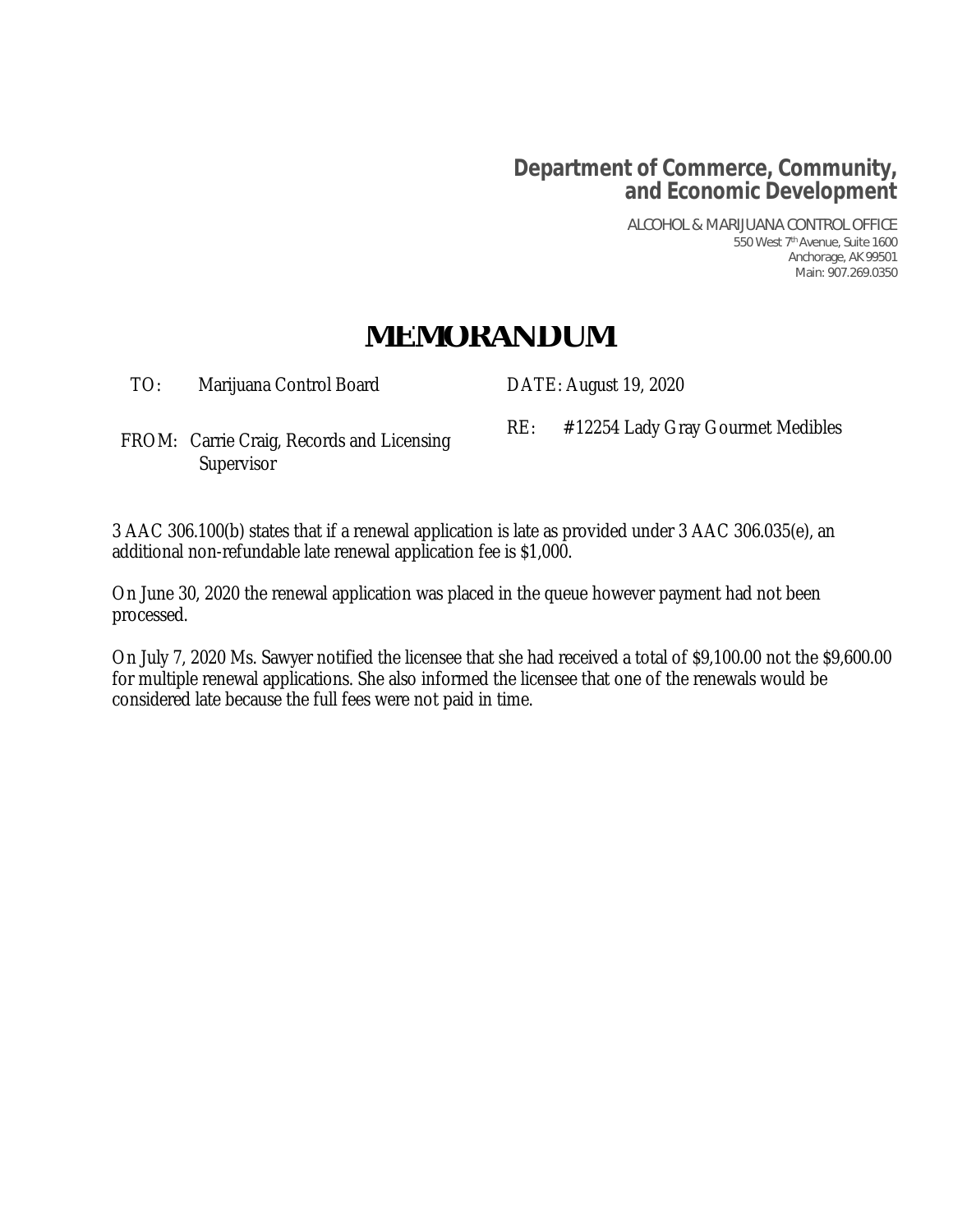

Jana D. Weltzin Licensed in Alaska & Arizona 901 Photo Ave Anchorage, Alaska 99503 Phone 630-913-1113 Main Office 907-231-3750 JDW, LLC jana@jdwcounsel.com

July 30, 2020

#### Re: Notice of Appeal for Renewal Fee Late Payment for Lady Gray Gourmet **Medibles License No. 12254**

Dear Marijuana Control Board Members:

I am writing to you today on behalf of Tasha Grossl, designated licensee for Lady Gray Gourmet Medibles. On Friday June 26, 2020 Tasha sent what she thought to be the full renewal fee payments for both of her licenses via USPS envelope containing cashier checks. As you know, because of the lack of access to banking institutions, simple transactions like submitting license renewal payments have an added element of additional effort and room for human error. Tasha did not realize that as she counted out her cashiers' checks for renewal fees, she miscounted and was short in her renewal payment by \$500.00.

Per the shipping records, the envelope containing Tasha's fees were delivered to AMCO on Monday June 29, 2020, prior to the deadline for AMCO to receive renewal payment. On Tuesday, July 7<sup>th</sup>, eight (8) days after the fees arrived, Tasha received an email stating that the payment was short by \$500 and thus subject to a \$1000 late fee for the unintentional miscalculation. JDW promptly delivered the fees (\$500 plus the \$1000 late fee) to AMCO to ensure the renewal license was complete, but also immediately appealed the late fee to this Board. The licensee, who always provides this Board with the most detailed product descriptions and files MJ15s for any adjustment to any product ingredients or production process and even the smallest packaging changes, made a minor accounting error that is being punished with a punitive fee of \$1000.00. The renewal fees arrived at the office prior to the deadline, and, understandably because AMCO staff is busy, was opened eight days after it was delivered. Had the envelope containing the fees been opened when it arrived (or a day after it arrived), the discrepancy could have been caught and remedied prior to the 30<sup>th</sup> deadline. We understand that AMCO staff is busy and cannot always process mail the same day it arrives, but this licensee intended to comply with the renewal requirements and substantially did comply - she simply made a simply accounting error and once she was alerted to the error, she immediately ensured correction. We kindly request that the MCB take these facts into consideration and refund Tasha the \$1,000.00 late fee.

Truly and Sincerely Yours, Jana D. Weltzin, Esq.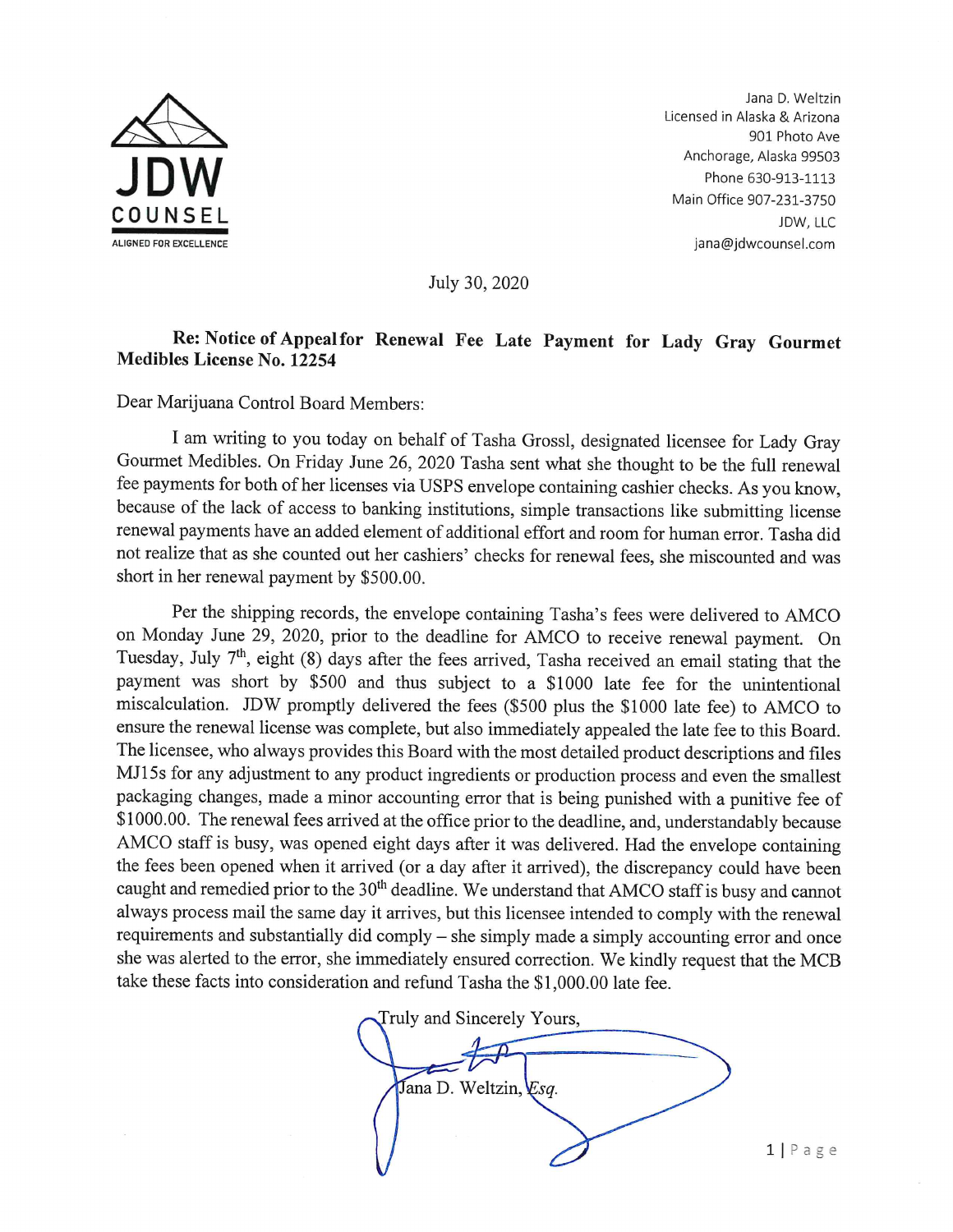

Jana D. Weltzin Licensed in Alaska & Arizona 901 Photo Ave Anchorage, Alaska 99503 Phone 630-913-1113 Main Office 907-231-3750 JDW, LLC jana@jdwcounsel.com

<

Cut on dotted line.

### Instructions

- 1. Each Click-N-Ship® label is unique. Labels are to be used as printed and used only once. DO NOT PHOTO COPY OR ALTER LABEL
- 2. Place your label so it does not wrap around the edge of the package.
- 3. Adhere your label to the package. A self-adhesive label is recommended. If tape or glue is used, DO NOT TAPE OVER BARCODE. Be sure all edges are secure.
- 4. To mail your package with PC Postage®, you may schedule a Package Pickup online, hand to your letter carrier, take to a Post Office™, or drop in a USPS collection box.
- 5. Mail your package on the "Ship Date" you selected when creating this label.

## **Click-N-Ship® Label Record**

| <b>USPS TRACKING # -</b><br>9405 5036 9930 0432 9101 74                                                                                                                                                                                                           |                                                                                                           |                                                      |
|-------------------------------------------------------------------------------------------------------------------------------------------------------------------------------------------------------------------------------------------------------------------|-----------------------------------------------------------------------------------------------------------|------------------------------------------------------|
| Trans. #<br>Print Date:<br>Ship Date<br>Expected                                                                                                                                                                                                                  | 498023460<br>06/26/2020<br>06/26/2020<br>Delivery Date: 08/29/2020                                        | Priority Mail® Postage<br>\$7.75<br>Total:<br>\$7.75 |
| From:                                                                                                                                                                                                                                                             | <b>TASHA GROSSL</b><br>35555 KENAI SPUR HWY # 255<br>SOLDOTNA AK 99669-7674                               |                                                      |
|                                                                                                                                                                                                                                                                   | To: CARRIE CRAIG<br>AMCO RENEWAL LICENSING<br>550 W 7TH AVE<br><b>STF 1800</b><br>ANCHORAGE AK 99501-3567 |                                                      |
| * Retail Pricing Priority Mail rates apply There is no fee for USPS Tracking® service<br>on Priority Mail service with use of this electronic rate shipping label. Refunds for<br>UNISED DOSTEDS DEED ISONS CED be recuredad online 30 days from the construction |                                                                                                           |                                                      |

**POSTAL SERVICE** Thank you for shipping with the United States Postal Service! Check the status of your shipment on the USPS Tracking® page at usps.com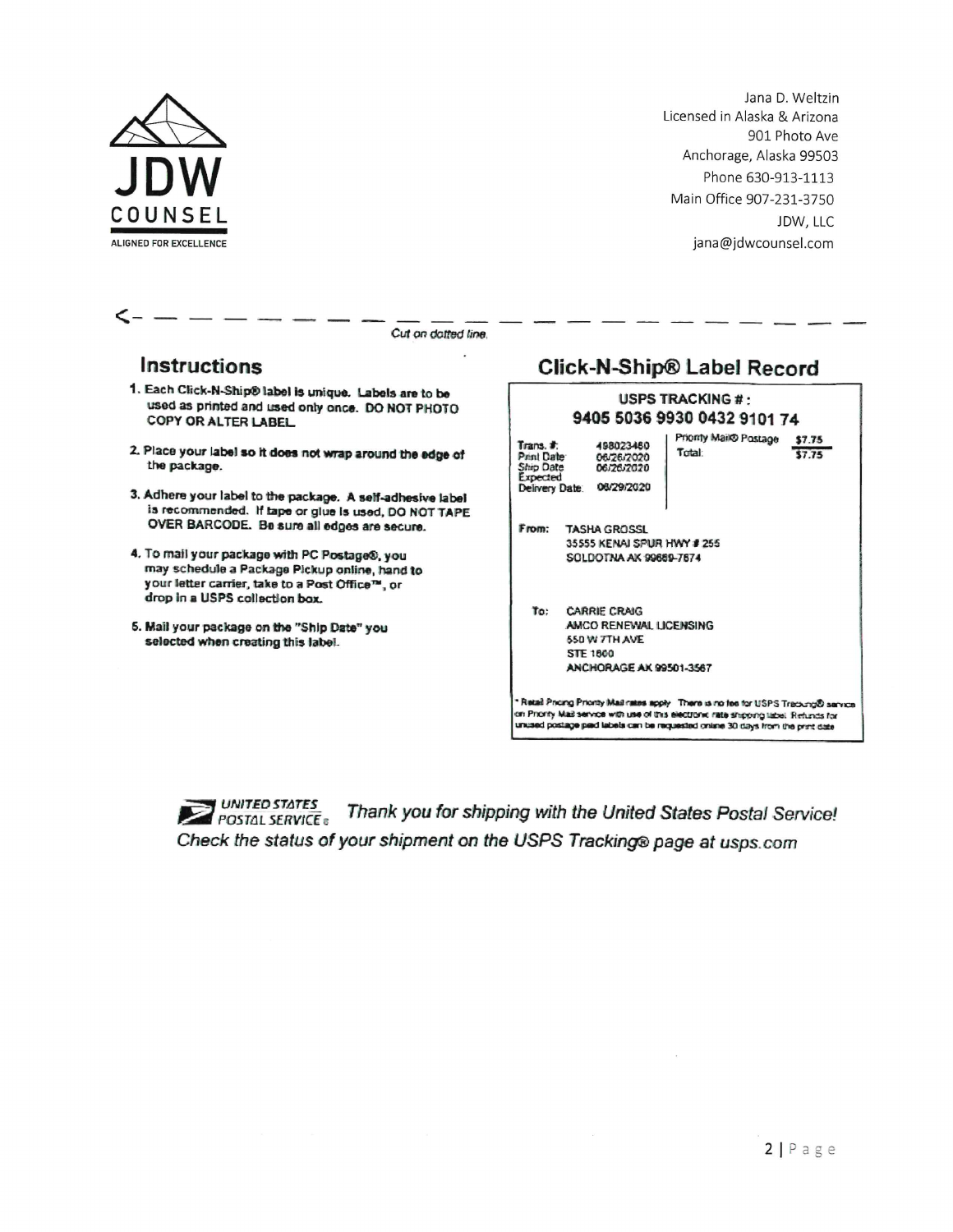| From:    | Marijuana Licensing (CED sponsored)                                   |  |
|----------|-----------------------------------------------------------------------|--|
| To:      | Jana Weltzin; tasha@ladygraygrowing.com; Klinkhart, Glen Edward (CED) |  |
| cc:      | Marijuana Licensing (CED sponsored); Glen Klinkhart                   |  |
| Subject: | RE: Renewals licenses 12255 & 12254 Lady Gray                         |  |
| Date:    | Thursday, July 9, 2020 12:04:00 PM                                    |  |

Hi, Jana,

Under the 3 AAC 306.100(b), if a renewal application is late under 3 AAC 306.035(e) it incurs a non-refundable late fee of \$1000.

The renewal application packet includes the payment of fees. The reason why the full fees to a renewal application (or any application for that matter) are required is so the application can be put in the queue to be reviewed. The fees cover the complex, extensive review of application, administration fees, enforcement fees, etc. If full fees are not paid, it doesn't go in the queue, and consequently doesn't get reviewed.

To answer your questions about why it can't be added to the incomplete letter as everything else: we are already giving the benefit of the doubt to the licensee that the paperwork is complete and accurate when we receive it. We don't know that something is missing or incomplete until we actually review it. The fee is part of maintaining this process.

Under 3 AAC 306.095, an aggrieved applicant or license holder may appeal to the **board** any action of the director, or an employee, or agent of the board: you/the licensee are aggrieved by my request for the late fee. Your appeal needs to go to the board. Further, the fee late fee would need to be paid now, and if the board agrees with you, then it gets refunded.

Under 3 AAC 306.085, an informal conference is for when you want to appeal a board's decision. The regulations do not address an 'informal conference' before going to the board.

An accounting error is causing a few licensees (not just this one) late fees.

Respectfully,

Jane Sawyer AMCO-Regulations 907-269-0490

**From:** Jana Weltzin [mailto:jana@jdwcounsel.com] **Sent:** Thursday, July 9, 2020 11:01 AM **To:** Tasha Grossl <tasha@ladygraygrowing.com> **Cc:** Marijuana Licensing (CED sponsored) <marijuana.licensing@alaska.gov> **Subject:** Re: Renewals licenses 12255 & 12254 Lady Gray

Jane - please consider this our notice of appeal of the \$1,000.00 late fee for either license, we would like to request an informal conference with the director as we do not agree that this renewal application should be deemed late due to the circumstances and we find the charge of \$1,000 for a simple accounting error to be punitive. It looks like the communication regarding missing fees was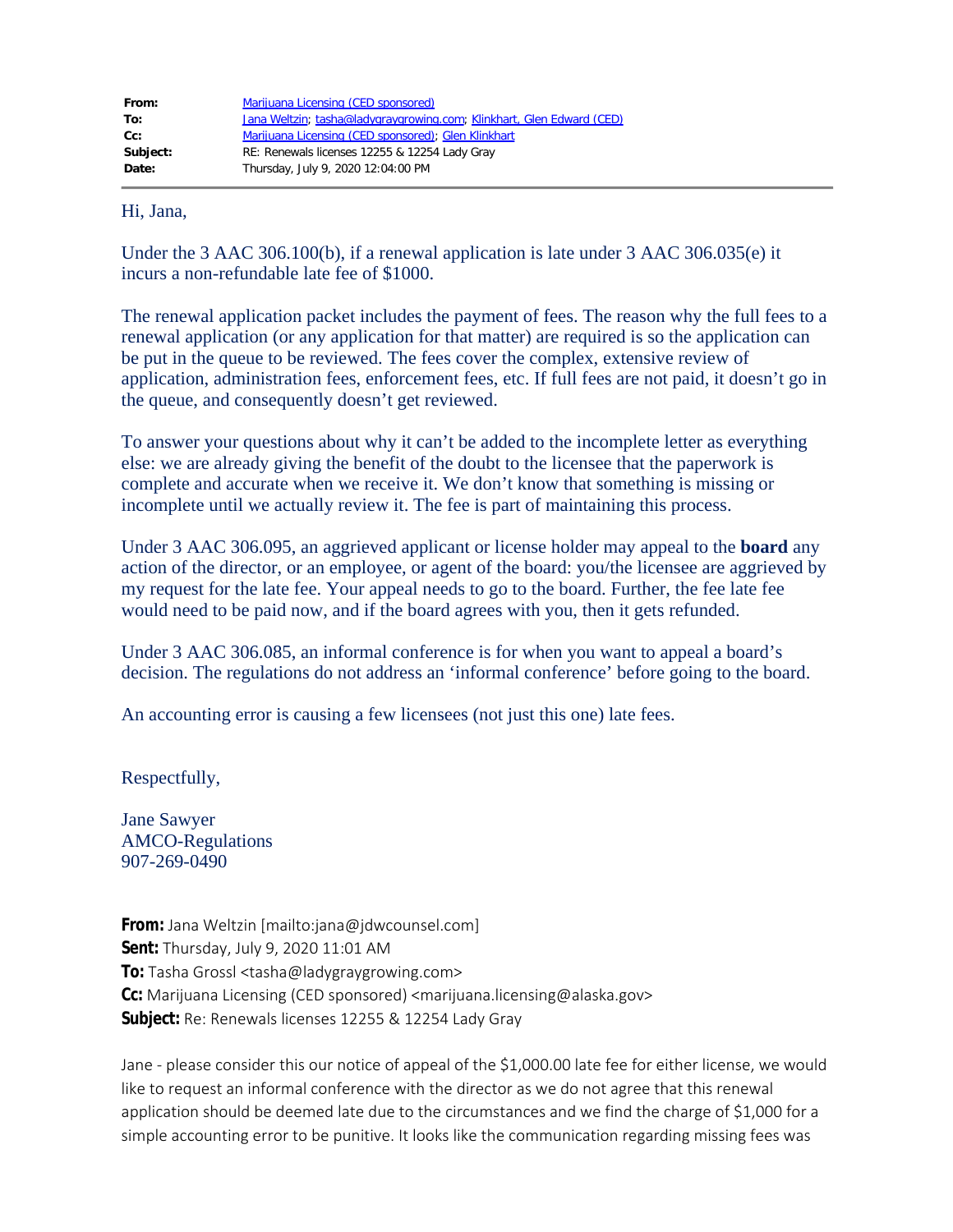just a few days ago, why would this accounting error not be deemed an incomplete item and the licensee given the standard 14 days to correct the deficiency like all other incomplete items?

Thank you,

Jana D. Weltzin, Esq. JDW, LLC Principal Owner 901 Photo Avenue Anchorage, Alaska 99503 [jana@jdwcounsel.com](mailto:jana@jdwcounsel.com) 907-231-3750 Office Line 630-913-1113 Cell \*Licensed in Alaska and Arizona

The information contained in this message is privileged and confidential. It is intended only to be read by the individual or entity named above or their designee. If the reader of this message is not the intended recipient, you are on notice that any distribution of this message, in any form is strictly prohibited. If you have received this message in error, please immediately notify the sender and delete or destroy any copy of this message.

**IRS Circular 230 Disclaimer**: To ensure compliance with IRS Circular 230, we are required to inform you that unless we have specifically stated to the contrary in writing, any advice we provide in this email or any attachment concerning federal tax issues or submissions is not intended or written to be used, and cannot be used, to avoid federal tax penalties.

Thank you.

P**Think green, please don't print unnecessarily**

On Thu, Jul 9, 2020 at 10:36 AM Tasha Grossl [<tasha@ladygraygrowing.com](mailto:tasha@ladygraygrowing.com)> wrote:

Hi Jane,

Thank you and understood. Jana can you weigh in on which license should be marked late or does it matter? And if a short blurb or explanation could be accompanied with the late stamp, I would appreciate it as this feels to be different situation  $\sim$  if something comes up later it may be helpful. Appreciated, Tasha

On Thu, Jul 9, 2020 at 10:29 AM Marijuana Licensing (CED sponsored) <[marijuana.licensing@alaska.gov](mailto:marijuana.licensing@alaska.gov)> wrote:

Hi Tasha,

We work under the assumption that the licensee verifies the documents and/or fees when they submit it for any sort of paperwork. I know your envelope lists a total of \$9600 but I counted the money orders over and over and had someone else counted it, and what I described below is what we have. If you find otherwise, of course, let me know, I just don't know where it could have gone.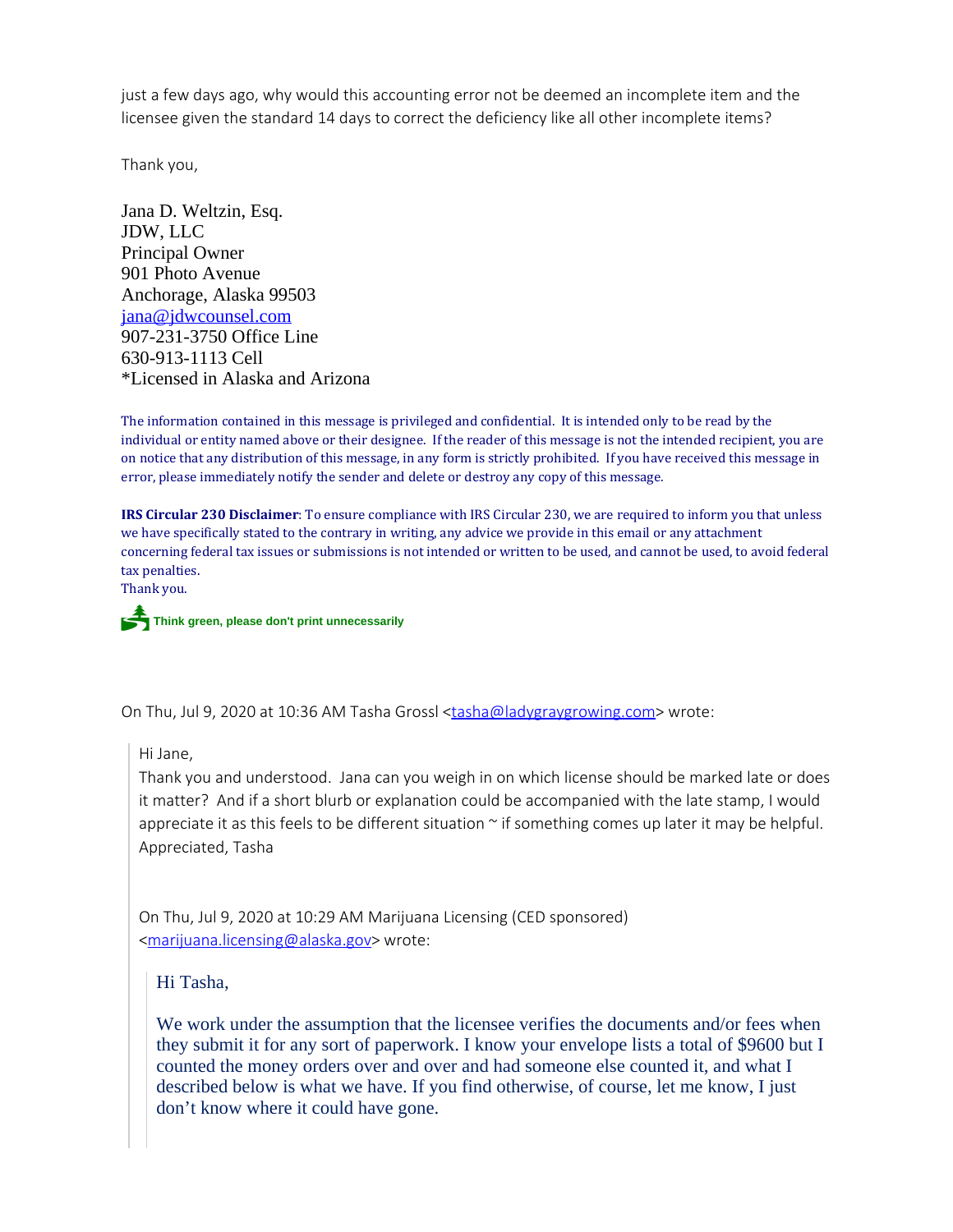The absolute, latest date we must have the remaining balance (\$1500) in our office is August 31, 2020. There is no leniency, no postmark deal on this, it must be in our office or one of the licenses will expire.

**Question:** which license do you want to be late on?

Jane Sawyer AMCO-Regulations 907-269-0490

From: Tasha Grossl [mailto[:tasha@ladygraygrowing.com](mailto:tasha@ladygraygrowing.com)] **Sent:** Thursday, July 9, 2020 10:08 AM **To:** Marijuana Licensing (CED sponsored) <**marijuana.licensing@alaska.gov>** Cc: Jana Weltzin <[jana@jdwcounsel.com](mailto:jana@jdwcounsel.com)> **Subject:** Re: Renewals licenses 12255 & 12254 Lady Gray

Hello Jane, sorry for the delay in my reply - I counted the money orders twice before submission, huge bummer I didn't hear about the discrepancy until after the due date as I would've obviously had it fixed via overnight delivery if I had to because as it stands I'll have a \$1000 late fee because of this? I'm out of town until Saturday and will verify my money order receipts when I return but otherwise will plan on sending \$1500 in money orders to your office to square this up? Can you please update me to the new due date? Appreciated, Tasha

On Tue, Jul 7, 2020 at 10:37 AM Marijuana Licensing (CED sponsored) [<marijuana.licensing@alaska.gov](mailto:marijuana.licensing@alaska.gov)> wrote:

Tasha,

I've got my hands on your renewal applications for Lady Gray, but the total of the money orders is \$9,100 not \$9,600, did you forget a money order by chance? One of your renewals will be considered late because the full fees were not paid in time.

I have the following money orders

\$300 x2 \$500 x7 \$1000 x5

--

Thank you Jane Sawyer AMCO-Regulations 907-269-0490

upload image J. Tasha Grossl Managing Member Lady Gray Growing & Gourmet Medibles M: 907.398.1019 A: [35555 Kenai Spur Hwy. #255](https://urldefense.com/v3/__https:/www.google.com/maps/search/35555*Kenai*Spur*Hwy.**A23255?entry=gmail&source=g__;KysrKyU!!J2_8gdp6gZQ!6A2ON4OAEF8QU5sZ-3g7M_AwhyOs24TSrnki3cLUhVF8xHB6ez1ppmNhRXdt9t-HgAdap4-CXA$) W: [www.ladygraymedibles.comE:](https://urldefense.com/v3/__http:/www.ladygraymedibles.comE__;!!J2_8gdp6gZQ!6A2ON4OAEF8QU5sZ-3g7M_AwhyOs24TSrnki3cLUhVF8xHB6ez1ppmNhRXdt9t-HgAfTRxa3Jg$) [Tasha@ladygraygrowing.com](mailto:Tasha@ladygraygrowing.com) facebookinstagram